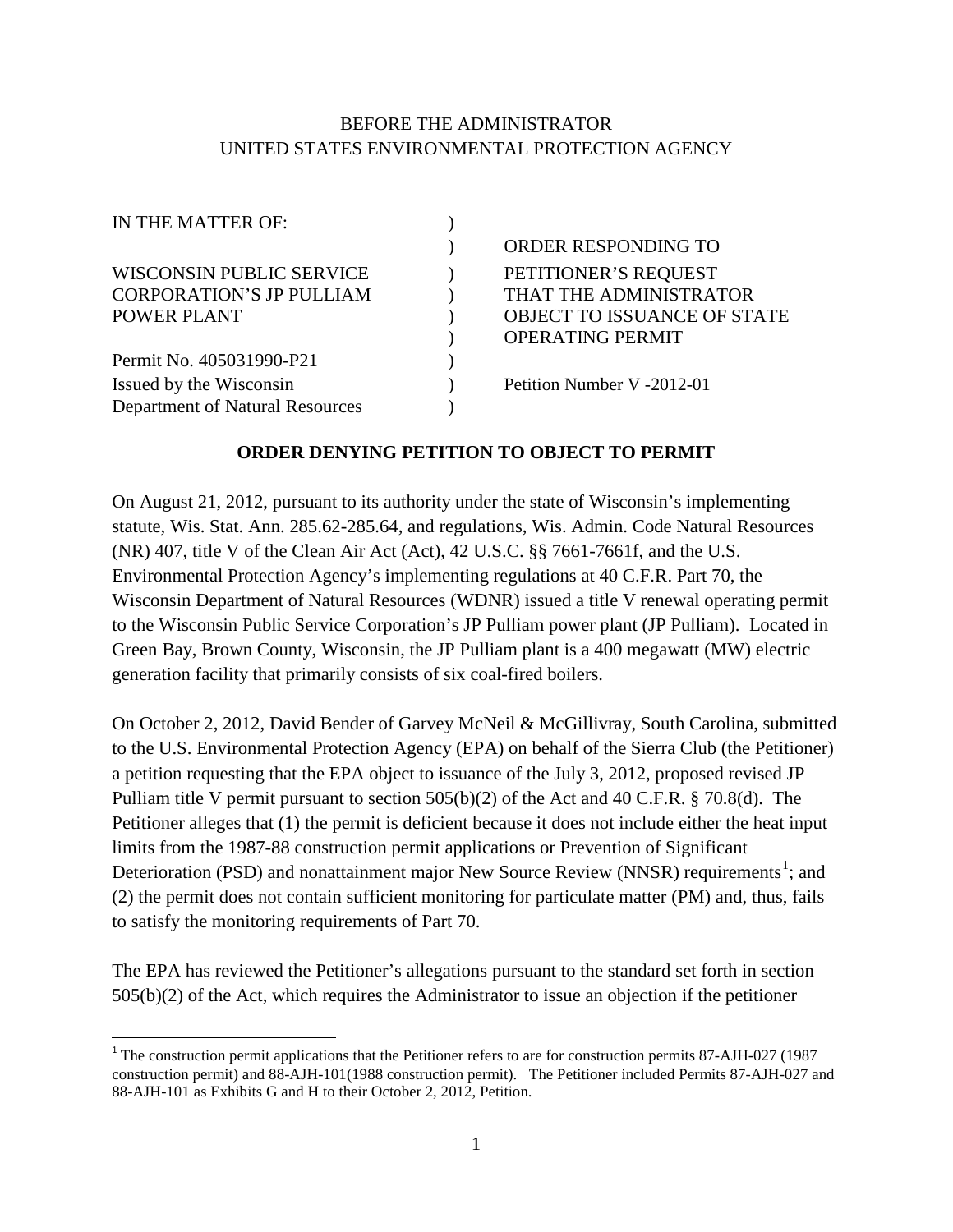requirements of the Act. *See also* 40 C.F.R. § 70.8(d); *New York Public Interest Research*  demonstrates to the Administrator that the permit is not in compliance with the applicable *Group* v. *Whitman,* 321 F.3d 316, 333 n.11 (2d Cir. 2003).

 revision in the JP Pulliam title V permit (finalized August 21, 2012). Based on a review of the regulatory authorities and guidance, I deny the Petitioner's request to object for the reasons set As discussed below in the Order, EPA's review of this petition is limited to the scope of the available information, including the petition, the permit record, and relevant statutory and forth in this Order.

### **STATUTORY AND REGULATORY FRAMEWORK**

Section 502(d)(1) of the Act, 42 U.S.C. § 7661a(d)(1), calls upon each state to develop and submit to the EPA an operating permit program intended to meet the requirements of title V of the Act. The EPA granted final full approval of the Wisconsin title V operating permit program effective November 30, 2001. 66 Fed. Reg. 62946 (December 4, 2001).

 applicable State Implementation Plan (SIP). *See* sections 502(a) and 504(a) of the Act, 42 requirements"), but does require that permits contain monitoring, recordkeeping, reporting, and states, the EPA, and the public to understand better the requirements to which the source is subject, and whether the source is meeting those requirements." *Id.* Thus, the title V operating All major stationary sources of air pollution and certain other sources are required to apply for title V operating permits that include emission limitations and other conditions necessary to assure compliance with applicable requirements of the Act, including the requirements of the U.S.C. §§ 7661a(a) and 7661c(a). The title V operating permit program generally does not impose new substantive air quality control requirements (referred to as "applicable other requirements sufficient to assure compliance with applicable requirements. 57 Fed. Reg. 32250, 32251 (July 21, 1992). One purpose of the title V program is to "enable the source, permit program is a vehicle for ensuring that air quality control requirements are appropriately applied to facility emission units and for assuring compliance with such requirements.

 regulations at 40 C.F.R. § 70.8(a), states are required to submit each proposed title V operating permit to the EPA for review. Upon receipt of a proposed permit, the EPA has 45 days to object applicable requirements or the requirements of Part 70. 40 C.F.R. § 70.8(c). Section 505(b)(2) Under section 505(a) of the Act, 42 U.S.C. § 7661d(a), and the relevant implementing to final issuance of the permit if the EPA determines the permit is not in compliance with of the Act provides that, if the EPA does not object to a permit on its own initiative, any person may petition the Administrator, within 60 days of expiration of the EPA's 45-day review period, to object to the permit. 42 U.S.C. § 7661d(b)(2); *see also* 40 C.F.R.§ 70.8(d). The petition must "be based only on objections to the permit that were raised with reasonable specificity during the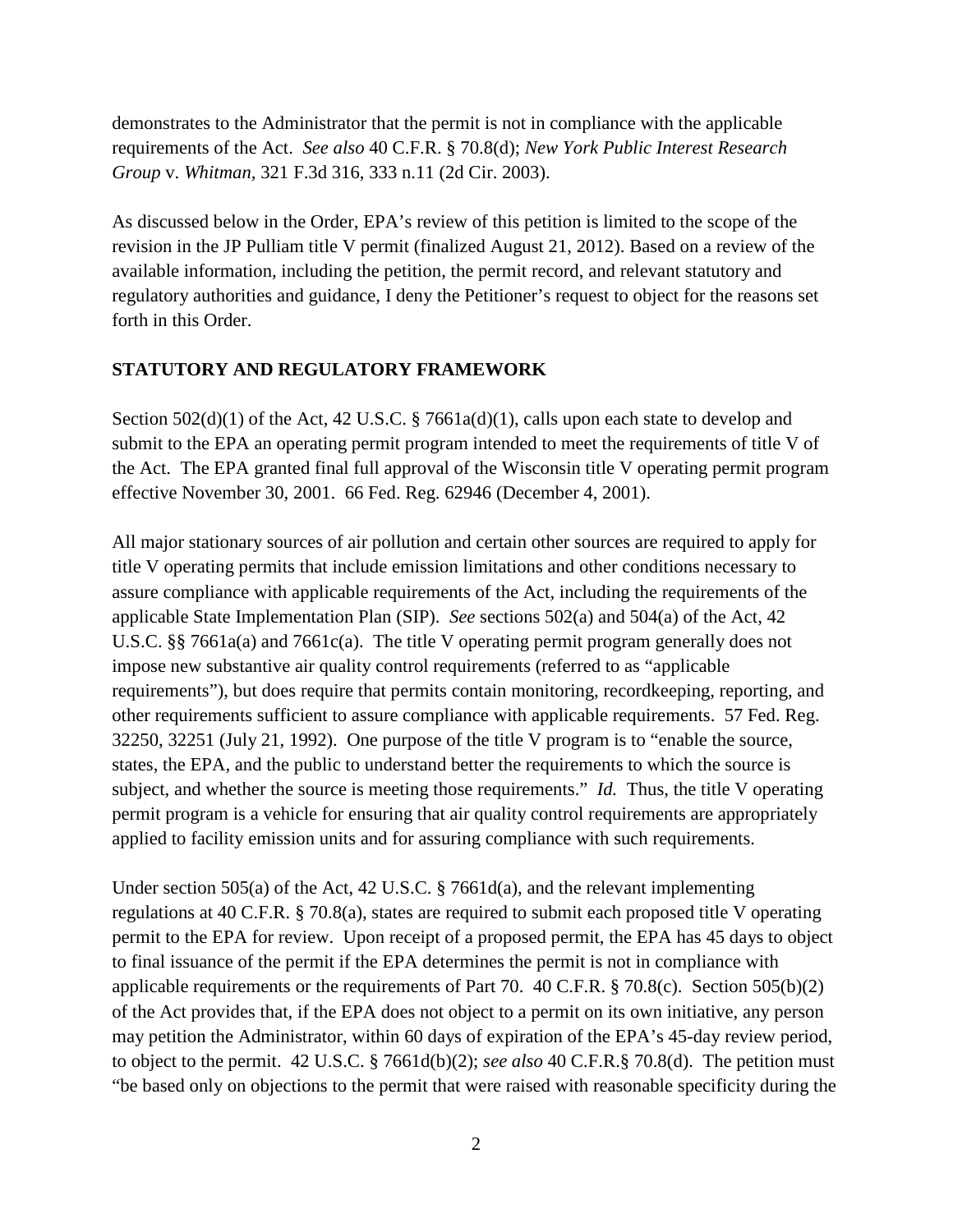public comment period provided by the permitting agency (unless the petitioner demonstrates in petitioner demonstrates that a permit is not in compliance with the requirements of the Act. *Id.*  the burden is on the petitioner to make the required demonstration to the EPA. *Sierra Club* v. *Johnson,* 541 F.3d 1257, 1266-1267 (11th Cir. 2008); *Citizens Against Ruining the Environment*  v. *EPA,* 535 F.3d 670, 677-678 (7th Cir. 2008); *Sierra Club* v. *EPA,* 557 F.3d 401, 406 (6th Cir. already been issued, the EPA or the permitting authority will modify, terminate, or revoke and the petition to the Administrator that it was impracticable to raise such objections within such period or unless the grounds for such objection arose after such period)." 42 U.S.C. § 7661d(b)(2). In response to such a petition, the Administrator must issue an objection if a petitioner demonstrates that a permit is not in compliance with the requirements of the Act. *Id. see also* 40 C.F.R. § 70.8(c)(l); *New York Public Interest Research Group, Inc.* v. *Whitman,* <sup>321</sup> F.3d 316, 333 n.11 (2nd Cir. 2003). Under section 505(b)(2) of the Act, 42 U.S.C. § 766ld(b)(2), 2009); *McClarence* v. *EPA,* 596 F.3d 1123, 130-31 (9th Cir. 2010) (discussing the burden of proof in title V petitions). If, in responding to a petition, the EPA objects to a permit that has reissue the permit consistent with the procedures set forth in 40 C.F.R.  $\S$   $70.7(g)(4)$ ,  $(5)(i)$ -(ii) and 70.8(d).

# **BACKGROUND**

 201) (2010 Pulliam Order). Among other things, we granted the petition on whether: (1) the permit omits the maximum hourly heat input limits that are applicable because they were monitoring for the boilers is adequate. The Wisconsin Public Service Corporation (WPSC) initially submitted to WDNR on June 12, 2007, an application to renew the title V permit for the JP Pulliam plant. WDNR published the public notice of the draft title V permit on February 13, 2009, and issued the final permit on April 30, 2009. The Petitioner submitted a petition on that permit on June 25, 2009. The EPA responded to the petition on June 28, 2010, with an order granting the petition. *See In re. Wisconsin Public Service Corporation's JP Pullliam Power Plant*, Petition V-2009-01 (June 28, contained in a preconstruction permit application submitted by the permittee and relied upon by WDNR to issue a New Source Review (NSR) synthetic minor permit; and (2) the permit's PM

In response to EPA's 2010 Order, WDNR provided public notice for a revised draft title V permit on September 23, 2011. Both the EPA and the Petitioner provided comments on this draft permit. WDNR proposed a revised title V permit on February 16, 2012. On May 9, 2012, the Petitioner filed a petition on the February 2012 permit. However, on July 3, 2012, WDNR proposed a revised permit to the EPA. WDNR issued the final title V permit on August 21, 2012.

 Administrator object to the July 3, 2012, proposed revised permit. The EPA finds that the The Petitioner submitted to the EPA a petition dated October 2, 2012, requesting that the Petitioner timely filed its petition.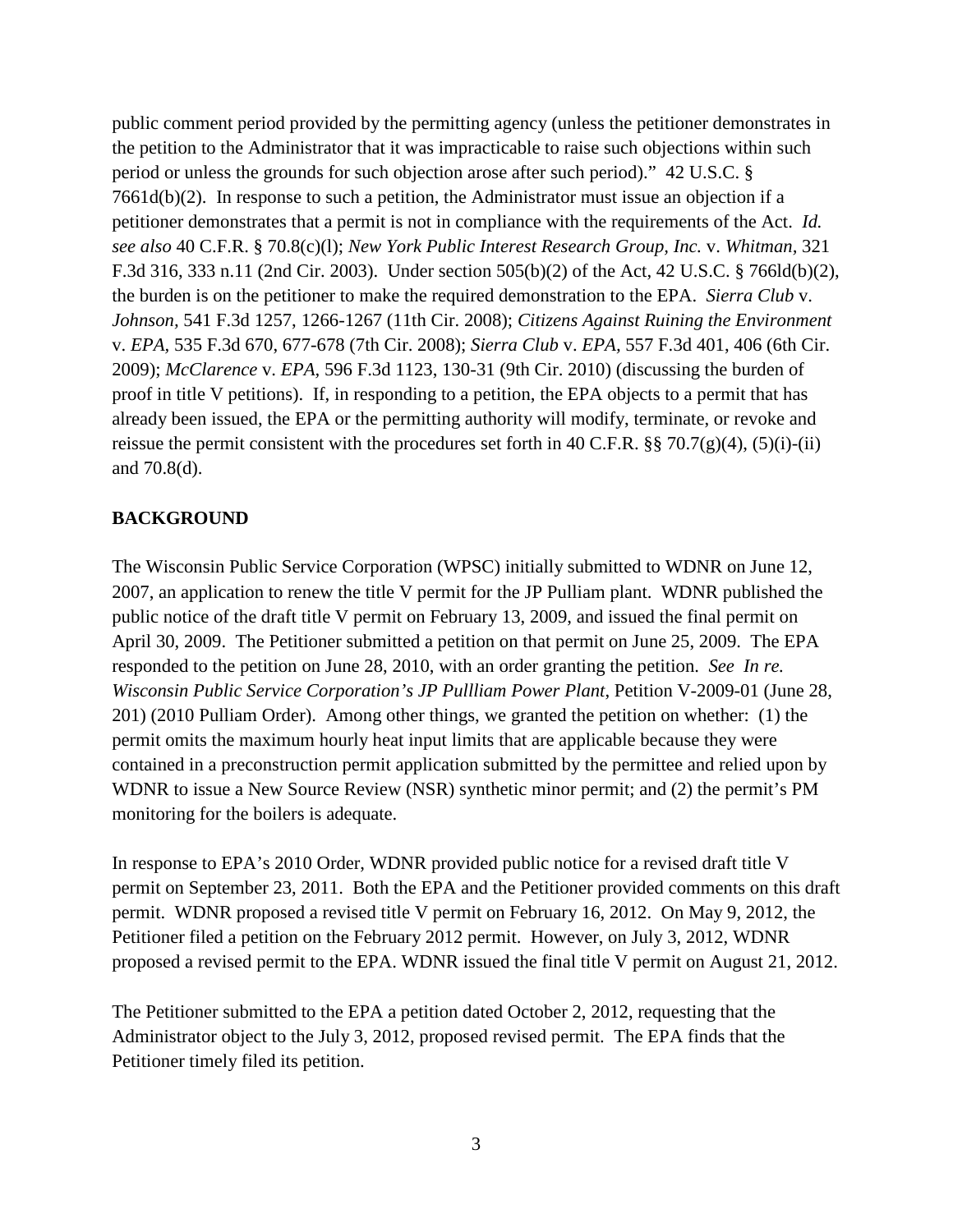#### **ISSUES RAISED BY THE PETITIONER**

# **I. The July 2012 permit must include for boilers 5-8 either the heat input limits from the 1987-88 construction permit applications or PSD and NNSR requirements.**

 *The Petitioner's Allegations*: The Petitioner alleges that the proposed July 2012 title V permit must include the heat input limits included in and used by WDNR to analyze the 1987 and 1988 construction permit applications, or PSD and/or NNSR requirements as a result of the burner modifications.

 incorporated by reference into construction permits 87-AJH-027 and 88-AJH-101by the application as approved by the department." *Id*. at 8. The Petitioner further claims that, in  construction permits. *Id.* The Petitioner asserts that WDNR assumed in its analysis that concluded that no emissions increase would occur. *Id*. at 11 - 12. The Petitioner claims that, if the maximum heat input were not capped, the gas burner project would increase the boiler size and emissions, requiring additional applicable requirements. *Id*. at 12. The Petitioner reasons title V permit. *Id*. at 13. Specifically, the Petitioner first claims that the heat input limits are applicable requirements for title V purposes because they were in the 1987-88 construction permit applications, which were language of the permits themselves. Petition at 7-8. The Petitioner states that the Wisconsin SIP clearly requires that the stationary source must be constructed "in accordance with the evaluating the projects to replace oil burners with larger natural gas burners, WDNR relied on the heat rates to determine that PSD would not apply when it issued the 1987 and 1988 emissions would decrease as a result of the project because the overall heat input would remain constant, as a decrease in emissions from coal combustion would offset an increase in emissions of nitrogen oxides  $(NO_x)$  and PM from the new gas burners. *Id.* at 9 -10. Thus, the Petitioner argues, it is only because WDNR held the maximum heat input constant that WDNR could have that, because WDNR did not cap coal heat input, it must have relied on the maximum hourly heat input from the applications to prevent the projects from becoming subject to PSD. *Id*. at 12 - 13. The Petitioner concludes that the maximum hourly heat input rates from the applications are therefore enforceable limits that are applicable requirements and should be in the July 2012

 permits 87-AJH-027 and 88-AJH-101 are not enforceable as applicable requirements of the not exceed the threshold for PSD/NNSR. *Id.* The Petitioner claims that WDNR set limits in the permits to cap only one fuel -- natural gas -- rather than capping the plant's annual emissions at The Petitioner argues in the alternative that, if the heat input limits from the applications for permits, the boilers were modified and subject to PSD and NNSR because the permits did not contain emission limits that capped the source's post-project annual emissions so that they did the baseline emission rate plus no more than the threshold amount for sulfur dioxide  $(SO_2)$ ,  $NO<sub>x</sub>$ , and PM. *Id*. The Petitioner notes that WDNR has determined that by adding the gas burners, the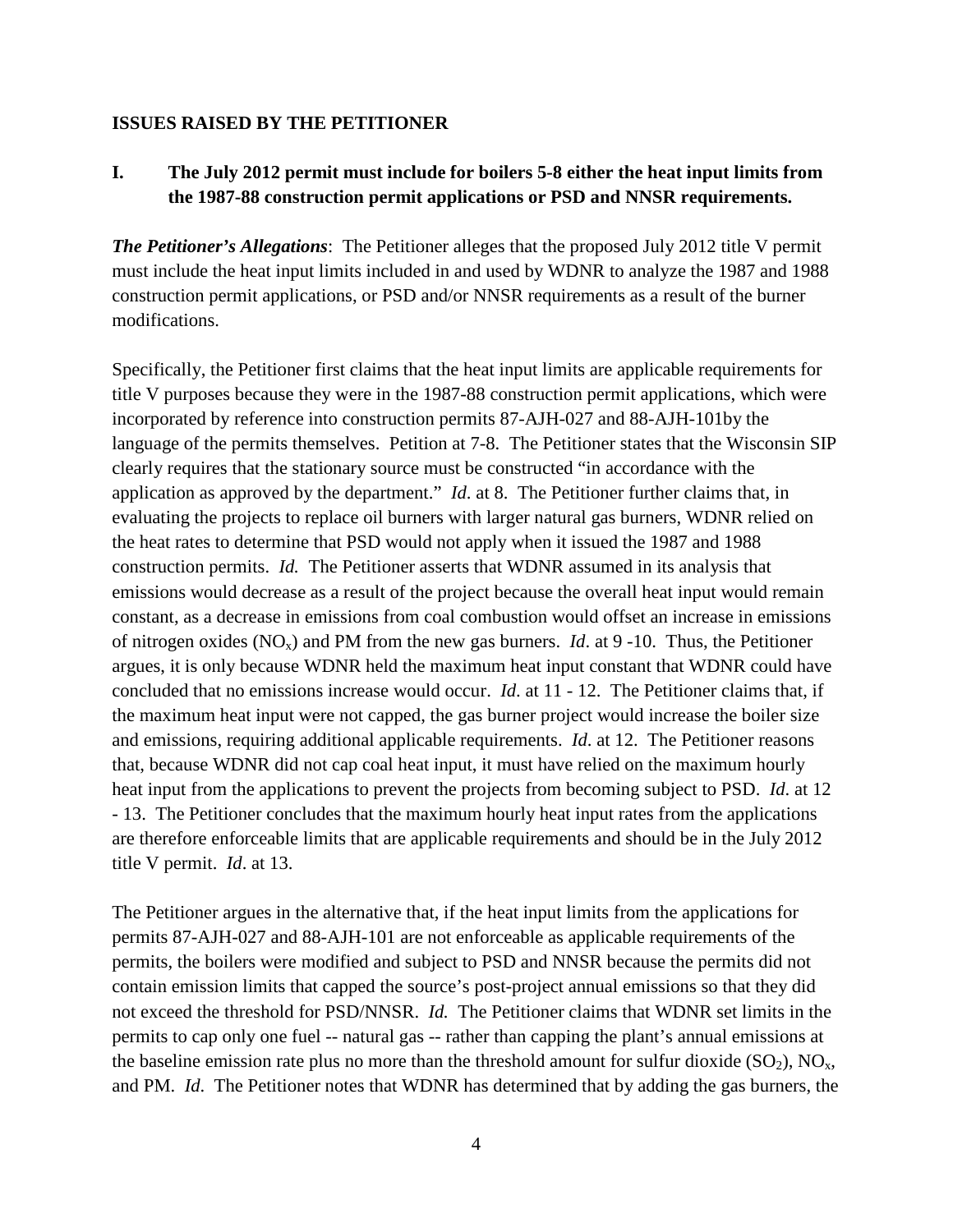boilers were modified, and asserts that whether the modifications were "major modifications," emissions increase." *Id.* at 14. The Petitioner provides an analysis that they maintain PM under the appropriate emissions increase test. *Id*. at 14 - 16. triggering applicability of PSD/NNSR, depends on whether they resulted in a "significant net demonstrates that the projects resulted in a significant net emissions increase in  $SO_2$ ,  $NO<sub>x</sub>$ , and

 of the boiler or increased emissions. *Id.* at 18. According to the Petitioner, WDNR's decision is *Power Company v. Reilly, 893 F.2d 901 (7<sup>th</sup> Cir. 1990) (<i>WEPCO*). *Id.* The Petitioner claims that the WEPCO decision was not available to "non-like-kind" modifications. Petition at 18. "actual-to-potential" test. *Id* at 18 - 22. The Petitioner asserts that the *WEPCO* case rejected and emission rates based upon past operations (known as the "actual-to-projected-actual" test). *Id*. at 22. The Petitioner claims that, because the projects in the *WEPCO* case involved "like- the "actual-to-potential" test. *Id*. at 24. The Petitioner alleges that WDNR dismissed the Petitioner's analysis of emission increases and concluded that "based on the available information," the project would not lead to additional use premised on an incorrect interpretation of the Seventh Circuit's decision in *Wisconsin Electric*  The Petitioner maintains that calculations of emissions increases should be made using the application of the "actual-to-potential" test to certain types of projects deemed to be "like-kind replacements," by applying a test that did not contain an assumption that operations would increase up to the permitted levels, but instead using a lower projection of future operating hours kind replacements," the source was considered to have "begun normal operations" before the project. *Id*. at 22 - 23. In contrast, according to the Petitioner, because the project at the Pulliam facility involved changing the design and increasing the size of the burners, the projects were not "like-kind replacements." *Id*. at 23 - 24. The Petitioner concludes that, because they were not "like-kind replacements," the test to determine whether the projects triggered PSD and NNSR is

 "significant increase" rate of 40 tons per year. *Id*. at 25. The Petitioner states that the applicable test for "non-like-kind" replacements is the "actual-to-potential" test, and that there is no dispute that, under that test, the projects triggered PSD/NNSR. *Id*. The Petitioner concludes that, if the Finally, the Petitioner alleges that, even if the *WEPCO* "actual-to-projected-actual" test applied to the Pulliam projects, WDNR's conclusion that emissions would not increase is unsupported. *Id.* at 24 - 25. The Petitioner argues that WDNR's analysis projects that emissions would increase, but that the permits do not cap annual emissions below the historic baseline plus heat input limits are not enforceable, the Administrator must object to the permit because it lacks applicable PSD/NNSR requirements. *Id*. at 26.

 *The EPA Response:* The Petitioner alleges that the heat input limits are applicable requirements replacement projects in those two permits should have resulted in PSD/NNSR applicability. For and were relied upon in making rule applicability decisions in the 1987-88 construction permits 87-AJH-027 and 88-AJH-101; and that if heat input rates are not enforceable, the gas burner the reasons described below, the Petition is denied with respect to the above claim.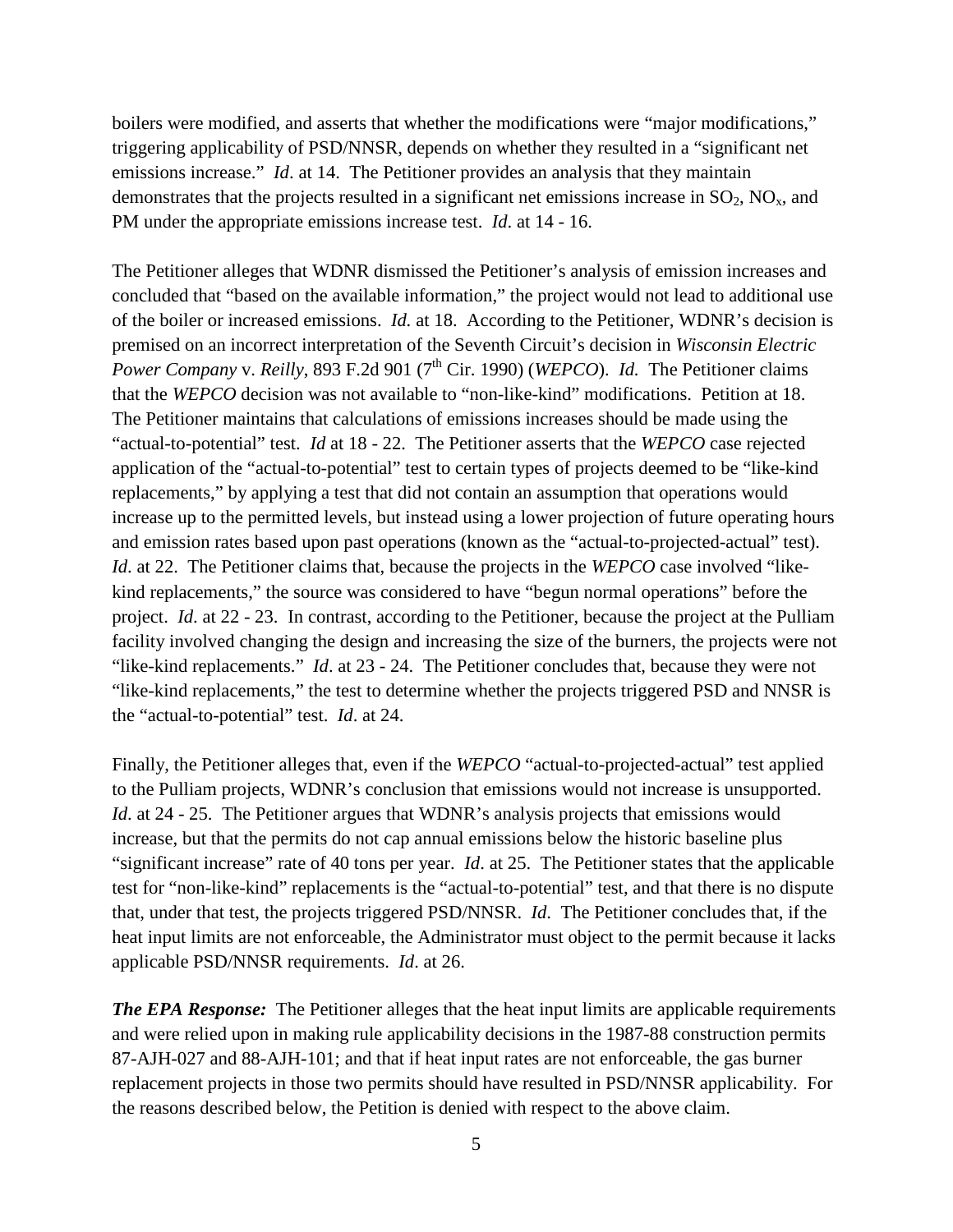In the 2010 Pulliam Order, the EPA directed WDNR to address the following two issues:

- Whether Wisconsin SIP NR 406.10 and/or the provision in Permit 027 described above incorporate the contents (including heat input rates) of a preconstruction permit application into the Wisconsin SIP and/or preconstruction permit, thus making the contents of the permit application part of these applicable requirements.
- Whether WDNR had relied on the heat input rates in issuing Permit 027 and/or making the permitting decision described in the September 7, 1993, letter, and, if so, whether the heat input rates must be included in the title V permit to assure compliance with Permit  $027<sup>2</sup>$  $027<sup>2</sup>$  $027<sup>2</sup>$ .

### 2010 Pulliam Order at 8.

reference into the 1987-88 construction permits by the language of the permits themselves.  permit that WDNR issued in response to the 2010 Pulliam Order. *Analysis and Preliminary*  construction Permit #87-AJH-027." 2011 PD at 15. WDNR explained that the inclusion of the heat inputs in the construction permit application was descriptive, not prescriptive. *Id.*  According to WDNR, "the important thing was that the facility construct and operate the natural gas-fired burners in conformity with the explicit conditions in the construction permit." *Id* at 15 16*.* WDNR's position is consistent with the plain text of the Wisconsin SIP NR 406.10, which stationary source in accordance with conditions imposed by [WDNR]."<sup>[3](#page-5-1)</sup> As mentioned above, The Petitioner claims that the heat input limits are applicable requirements for title V purposes because they were in the 1987-88 construction permit applications and therefore incorporated by Petition at 7. Concerning the 1987 construction permit, these assertions are inconsistent with WDNR's statements in the preliminary determination accompanying the draft revised Pulliam *Determination for the Significant Revision of Operation Permit 405031990-P20* (September 16, 2011) (2011 PD). In the 2011 PD, WDNR stated that "The Department does not believe that in this case the total heat inputs of the boilers are incorporated into the Wisconsin SIP or into the defines violations to include when an owner or operator "fails to construct and operate a WDNR clarified that it did not include the heat inputs as conditions in the 1987 construction permit.

 permit statement in both Permits 87-AJH-27 and 88-AJH-101. Petition at 7. This statement, in relevant part, provides that: The Petitioner claims that the heat inputs are incorporated into the two construction permits by a

l

<span id="page-5-0"></span> $2$  Permit 027 is the 1987 construction permit 87-AJH-027.

<span id="page-5-1"></span><sup>&</sup>lt;sup>3</sup> Wisconsin SIP NR 406.10 also lists other violations, including the failure "to construct a stationary source in accordance with the application as approved by [WDNR]." This provision is discussed in more detail below.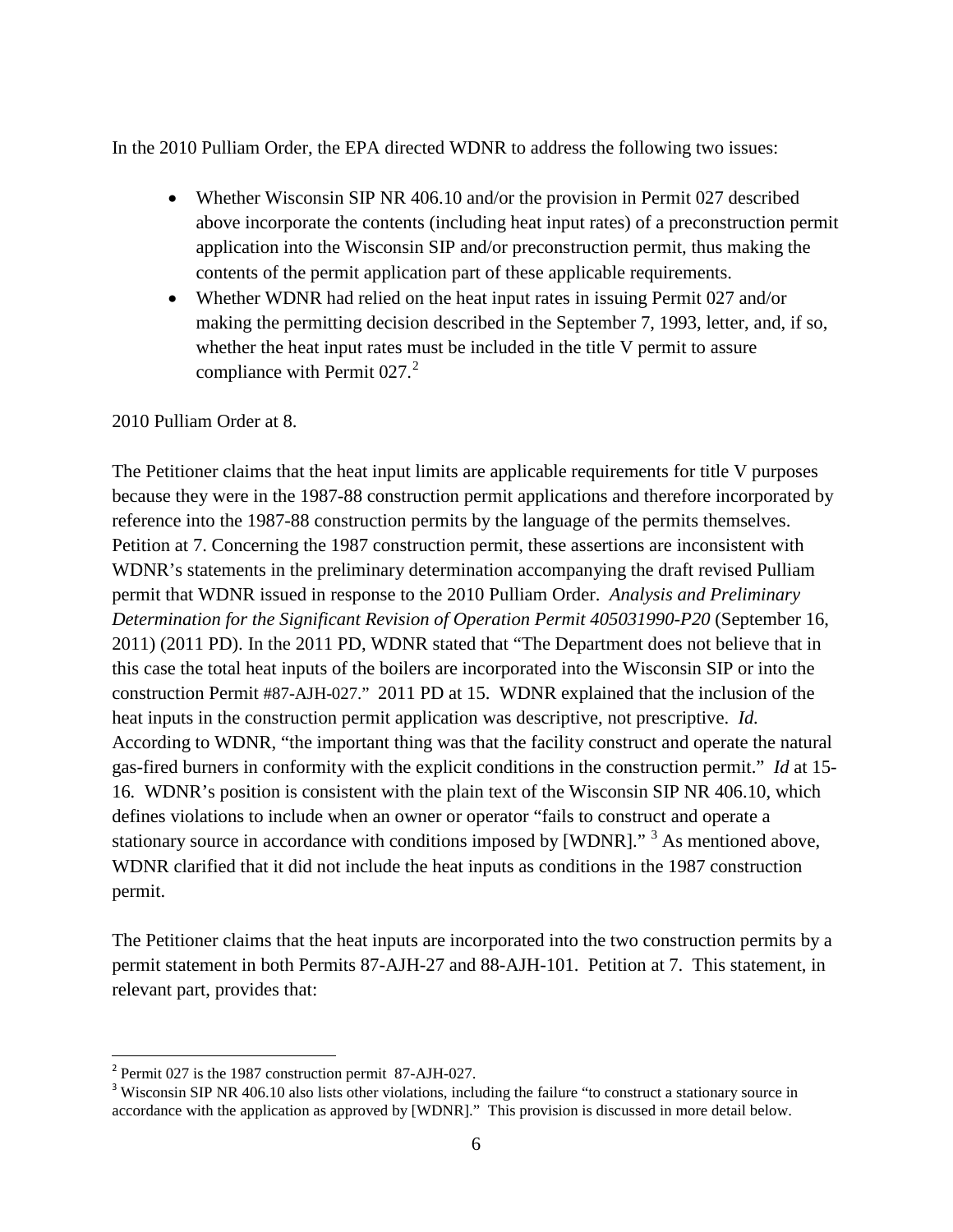conditions." *Id.*  "Wisconsin Public Service Corporation is authorized to construct and operate …as described in plans and specifications dated*…* in conformity with the following …

 construction permit" clarifies that the obligation imposed by this permit statement is to construct statement incorporated, nor did it intend to incorporate, heat inputs as part of the construction WDNR's explanation in the 2011 PD equally applies to Permit 88-AJH-101. In light of WDNR's clarification, we conclude that the Petitioner fails to demonstrate that WDNR has source in accordance with the application as approved by the department."<sup>[5](#page-6-1)</sup> *(Emphasis added)*. permit. Also, the 1987-88 construction permits do not include heat input rates as permit terms Wisconsin SIP NR 406.10 or the provision in permit 87-AJH-027 incorporates the heat input WDNR's statement in the 2011 PD that "the important thing was that the facility construct and operate the natural gas-fired burners in conformity with the explicit conditions in the and operate in conformity with the conditions in the permit; therefore, WDNR has not by this permits. Although WDNR's explanation in the 2011 PD relates to permit 87-AJH-027, $4$  due to the similarity of the language at issue in both Permits 87-AJH-027 and 88-AJH-101, we believe incorporated by reference the heat inputs in the construction permit applications for Permits 87 AJH-027 and 88-AJH-101. Further, in claiming that the SIP requires that the heat inputs in the permit application be applicable requirements, the Petitioner does not address the above described provision in SIP NR 406.10; instead it references a different statement in SIP NR 406.10 that defines violation to include failure "to *construct* a stationary source a stationary Unlike the construction permit statement cited by the Petitioner, which addresses both construction and operation, this SIP provision addresses only construction. However, the Petitioner is not claiming that the boilers were not constructed in accordance with the permit application or that requirements governing construction but not operation need to be in the title V and conditions. For the reasons stated above, the Petitioner has failed to demonstrate that rates of boilers in preconstruction permit application, thus making the heat input rates part of these applicable requirements.

 not apply when it issued construction permits 87-AJH-027 and 88-AJH-101. Petition at 9-13. The Petitioner argues that "What is also clear is that if the maximum heat input was not held The Petitioner further claims that WDNR relied on the heat rates to determine that PSD would constant, the increased heat input from the large gas burners, the gas burner projects would increase the boiler size and emissions and require additional applicable requirements." Petition at 12. However, WDNR included in the 2011 PD the PSD applicability analyses it conducted at

 $\overline{\phantom{0}}$ 

<span id="page-6-0"></span><sup>&</sup>lt;sup>4</sup> We did not expect the 2011 PD to address Permit 88-AJH-101 because that permit was not a subject of our 2010 Pulliam Order that the draft revised Pulliam permit and the accompanying 2011 PD tried to address.

<span id="page-6-1"></span><sup>&</sup>lt;sup>5</sup> Wisconsin SIP NR 406.10 provides, in relevant part, that: "Any owner or operator who fails to construct a stationary source in accordance with the application as approved by the department; any owner or operator who fails to construct and operate a stationary source in accordance with conditions imposed by the department… shall be considered in violation …"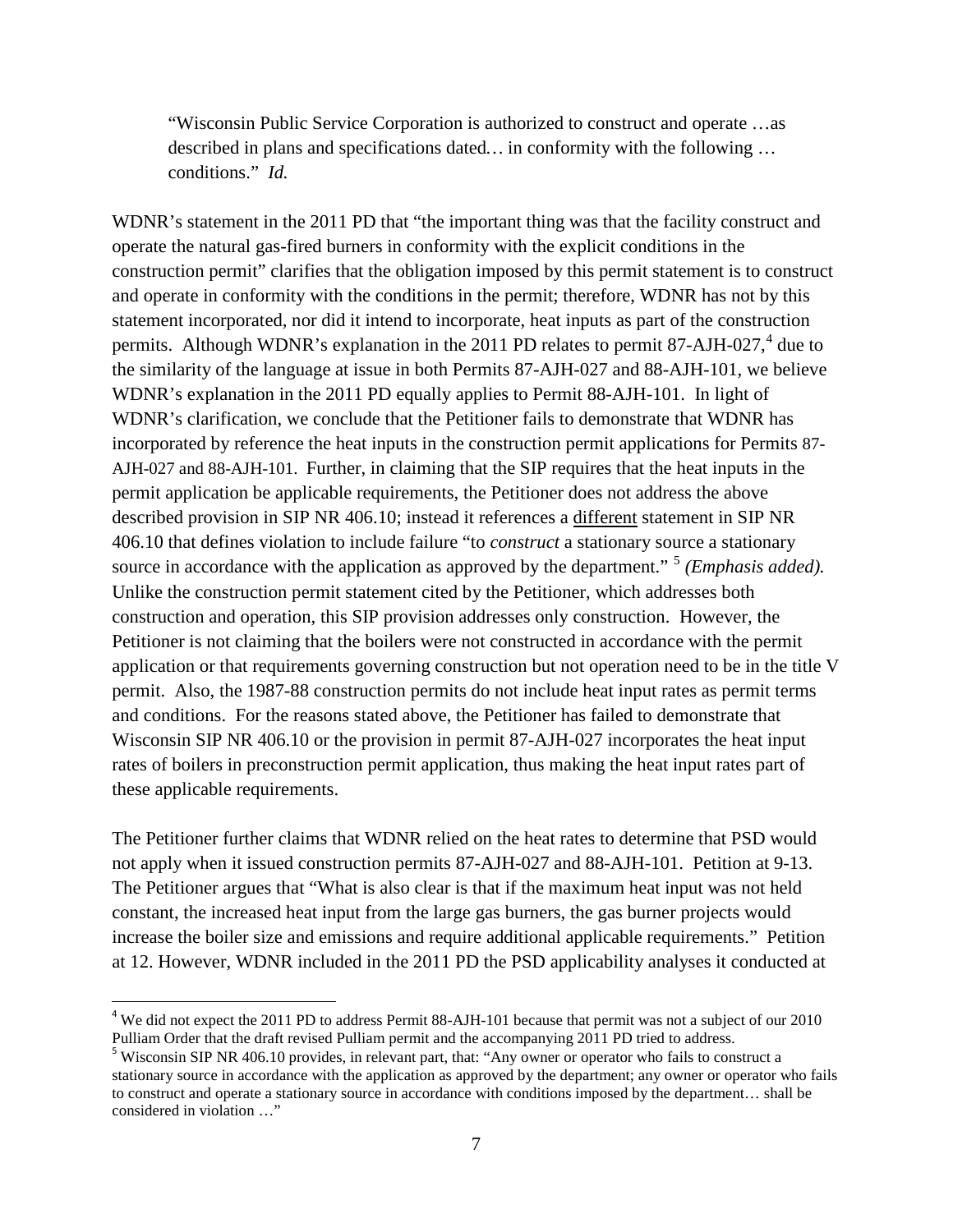heat inputs in these PSD applicability analysis. In support of its claim, the Petitioner cites to WDNR. *Id.*<sup>[6](#page-7-0)</sup> However, none of these documents were referenced in WDNR's PSD analysis for Concerning the November 11, 1993, memo, the Petitioner asserts that this memo is further boiler size and emissions and require additional applicable requirements." Id. The November does not concern the 1987 construction permit. Further, the existence of a 1993 memo to the file would not apply when it issued construction permits 87-AJH-027 and 88-AJH-101. In light of in making PSD applicability decisions in issuing Permits 87-AJH-27 and 88-AJH-101. the time for these two construction permits, and the Petitioner fails to show that WDNR relied on WDNR's New Source Performance Standard (NSPS) analysis for these construction permits, the construction permit applications, and a November 11, 1993, memorandum to the file prepared by these two 1987-88 construction permits. Although the NSPS analysis was conducted at the same time, there is no evidence that WDNR carried the NSPS analysis over to its PSD analysis. evidence that WDNR relied on the heat rates to determine that PSD would not apply when it issued construction permits 87-AJH-027 and 88-AJH-101. Petition at 12. Specifically, the Petitioner claims that this memo is evidence that "the gas burner projects would increase the 11, 1993, document is a memo to the file from a Wisconsin permit engineer concerning a request from WPSC for revising the 1988 permit terms. As discussed above, WDNR did not rely on heat input rates in issuing the 1987-88 construction permits and the 1987-88 construction permits did not include heat input rates as permit terms and conditions. The November 11, 1993, memo does not change the factual basis on which WDNR determined that PSD did not apply in issuing the 1988 construction permit. In the second instance, the November 11, 1993, memo concerns a *proposed revision* to the construction permit 88-AJH-101, not the original 88-AJH-101 that is at issue in this petition. For these reasons, the Petitioner has not demonstrated that the November 11, 1993, memo is further evidence that WDNR relied on the heat rates to determine that PSD the above, we conclude that the Petitioner fails to demonstrate that WDNR relied on heat inputs

 in making PSD applicability decisions in issuing Permits 87-AJH-27 and 88-AJH-101. The Petitioner further claims that if the heat input rates are not enforceable, then the natural gas this issue. As a preliminary matter, the issue of PSD applicability for the projects allowed under revision at issue in this petition. In the context of permit modifications and reopenings for cause, permit renewals. *See, e.g.*, *In the Matter of Wisconsin Public Service Corporation -- Weston Generating Station* (Weston Order) (December 19, 2007) at 5-7 (discussing permit  modifications); *In the Matter of Tennessee Valley Authority Shawnee Fossil Plant* (Shawnee Order) (August 31, 2012) at 5-6 (discussing permit reopenings for cause). In these orders, among burner replacement projects triggered PSD. For the reasons stated below, we deny the petition on Permits 87-AJH-027 and 88-AJH-101 appears to be outside the scope of the title V permit the EPA has interpreted its title V regulations at 40 C.F.R. Part 70 to provide a more limited scope for citizen petitions to the EPA than is otherwise available for original permit issuance and other things, the EPA noted that "this interpretation is not only consistent with the regulations

<span id="page-7-0"></span><sup>&</sup>lt;sup>6</sup> The Petitioner included the November 11, 1993, memo as Exhibit X to their May 9, 2012, Petition. 8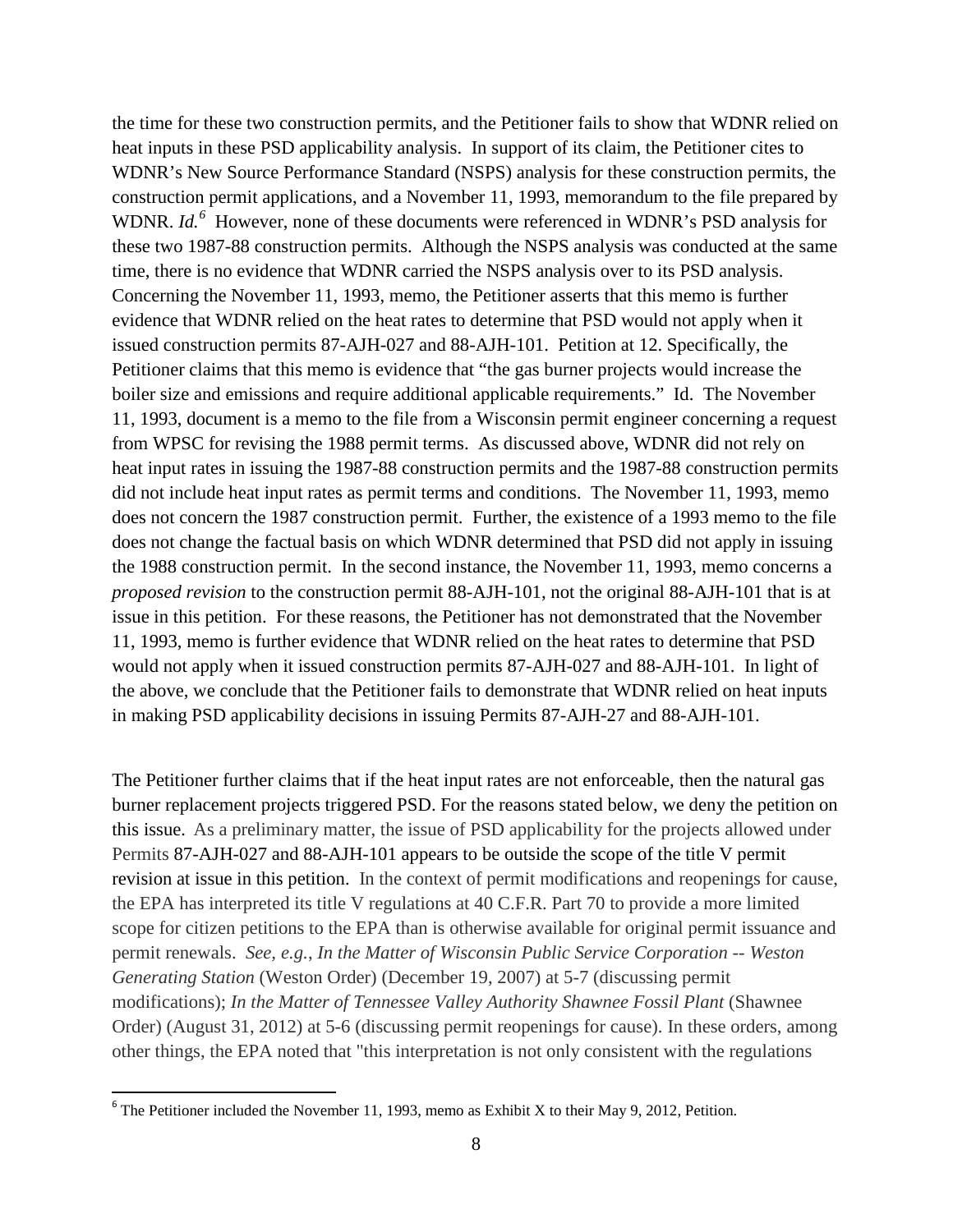permits."" *Weston* Order at 6 (citing CAA § 502(b)(6); 40 U.S.C. § 7661<u>a</u>(b)(6)); see also *Shawnee Order* at 6. but it also furthers the statutory requirement that the title V regulations contain '[a]dequate, streamlined, and reasonable procedures" for evaluating permit applications and issuing

 were subject to PSD was beyond the scope of this limited permit revision proceeding. See, e.g.,  *Response to Comments on the Preliminary Determinations for Wisconsin Public Service*  RTC), at [7](#page-8-0)-[8](#page-8-1).<sup>7</sup>,<sup>8</sup> The EPA believes this issue is beyond the proper scope of this petition because WDNR made clear in its February 16, 2012, Response to Comments document and elsewhere in its record, that the issue of whether projects allowed under permits 87-AJH-027 and 88-AJH-101 *Corporation – JP Pulliam Plant, Permit 405031990-P21* (February 16, 2012) (February 2012 it was not directly addressed by the permit revision at issue here.

 Review program. In the complaint, EPA alleged, among other things, that WPSC made major under the CAA to reduce SO2, PM and  $NO<sub>x</sub>$ . On the same day, the parties jointly filed a Consent NOx, SO2 and PM emission limitations and control requirements. Entry of the CD would at issue in this Petition, and at certain emission units at another WPSC facility. The EPA anticipates that the CD requirements, not only the specific emission limitations but also the Regardless of whether this issue of PSD applicability is properly subject to a petition on this permit revision, on January 4, 2013, the EPA filed in United States District Court for the Eastern District of Wisconsin a complaint against WPSC for violations of the Clean Air Act New Source modifications to major emitting facilities at certain electricity generating stations located in Wisconsin, and failed to obtain necessary permits and install and operate necessary controls Decree (CD) and a motion to lodge the CD. The CD contains specific requirements for the four Pulliam boilers that are at issue in this Petition. For Boilers Units 5 and 6, the CD would require that, no later than June 1, 2015, WPS must retire these units or obtain all required permits should it decide to refuel or repower such unit. For Boilers Units 7 and 8, the CD contains specific resolve all of EPA's claims against WPS that arose from any modification commenced prior to the lodging of the CD at these four boilers at Pulliam, including the burner replacement projects requirement to retire, refuel or repower, will achieve significant reductions of  $SO2$ ,  $NO<sub>x</sub>$  and PM. The EPA intends to seek Court's entry of the consent decree. Upon entry, the CD would resolve, among other issues, the PSD issue raised in this title V petition.

<span id="page-8-0"></span><sup>7</sup>The February 2012 RTC is included as Exhibit D to the Petition.

<span id="page-8-1"></span> this revision. Relatedly, in the *Weston* Order, the EPA explained that, <sup>8</sup> The fact that WDNR responded to comments on this issue did not make this issue a proper subject of a petition on

 issues not germane to the permit modifications the permitting authorities ultimately adopt. [w]e do not think the permitting authorities' discretion concerning the solicitation of comments affects our interpretation of the rule concerning the scope of petitions for permit modification actions...EPA did not intend, in offering permitting authorities such discretion, to expand the permissible scope of petitions to

 *Weston* Order at 9, fn 3; see also *Shawnee Order* at 7, fn 5.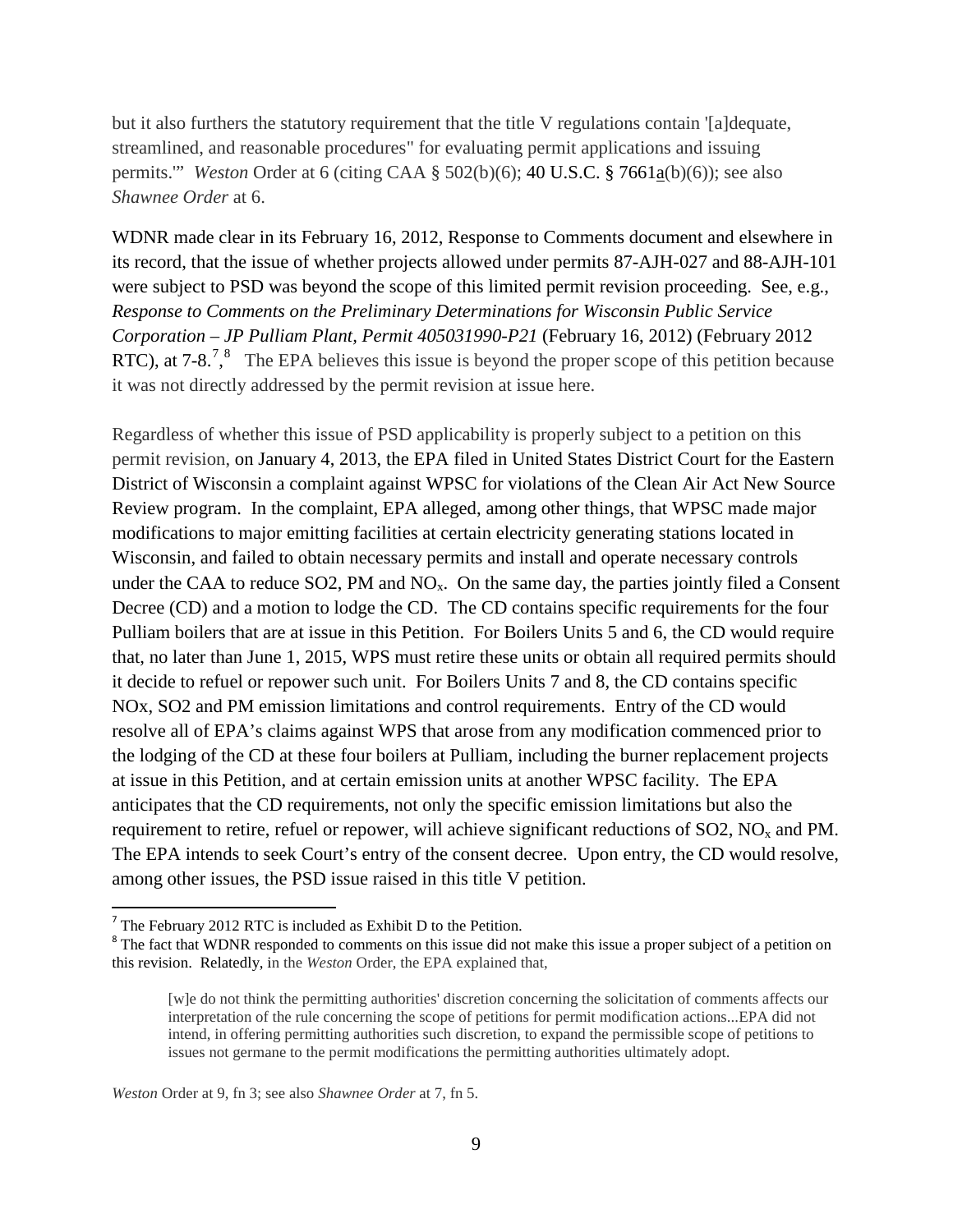In the title V petition order context, the EPA has previously addressed the situation where a final determination on this Petition. In the Oak Creek Order, the EPA explained, settlement resolves the claims raised in a title V petition. See *In Re WE Energies Oak Creek Power Plant,* Permit No. 241007690-PIO, at 6-10 (June 12, 2009) (Oak Creek Order). The analysis and ultimate determination in the Oak Creek Order are relevant to and inform the EPA's

 the CAA -- the enforcement provisions of the Act (in this case, sections 113 and 167) and EPA has settled in an enforcement case. See CAA sections 113(b) and 167. Similarly, As the petition raises the same issues EPA has resolved in the consent decree, this petition requires EPA to address the relationship between two distinct, but related parts of EPA's obligation to respond to petitions to object to state permits issued under title V. Congress did not directly address how EPA must handle title V petitions that raise the same issues EPA has resolved through an enforcement settlement. The enforcement provisions of the Act do not address how EPA must treat a title V petition on an issue title V does not directly answer this question. Title V provides that "[t]he Administrator shall issue an objection ... if the petitioner demonstrates to the Administrator that the permit is not in compliance with the requirements of this chapter..." CAA  $\S$  505(b)(2)...

 ...Where EPA has entered into a CD specifically designed to address a source's compliance with the Act, and the CD has been given the force of law by a court, it is not clear that Congress intended the Administrator to accept a contrary demonstration that could potentially force EPA to require a state to add additional permit terms and potentially undermine the CD in the title V context. A review of the legislative history does not further elucidate congressional intent on this matter.

 As Congress has not directly spoken to this precise question at issue, EPA may adopt a reasonable interpretation to fill the gap. Chevron U.S.A. Inc. v. Natural Resources Defense Council, Inc., 467 U.S. 837,842-44 (1984). EPA adopts the approach that, once EPA has resolved a matter through enforcement resulting in a CD approved by a court, the Administrator will not determine that a demonstration of noncompliance with the Act has been made in the title V context. This approach is reasonable for several reasons, including: (1) it avoids conflicts between settlements of enforcement cases and responses to title V petitions (including potentially competing court proceedings); (2) it does not create disincentives for sources to agree to reasonable terms in settling enforcement matters; (3) it does not require EPA to revisit complex applicability issues in the short 60 day timeframe for EPA to respond to title V petitions; (4) it does not unfairly prejudice sources that settled enforcement actions in good faith; and (5) EPA should not be forced to re-litigate issues of compliance with the Act where EPA and the source have settled. Further, the public is afforded an opportunity to comment on CDs, see 28 C.F.R. § 50.7.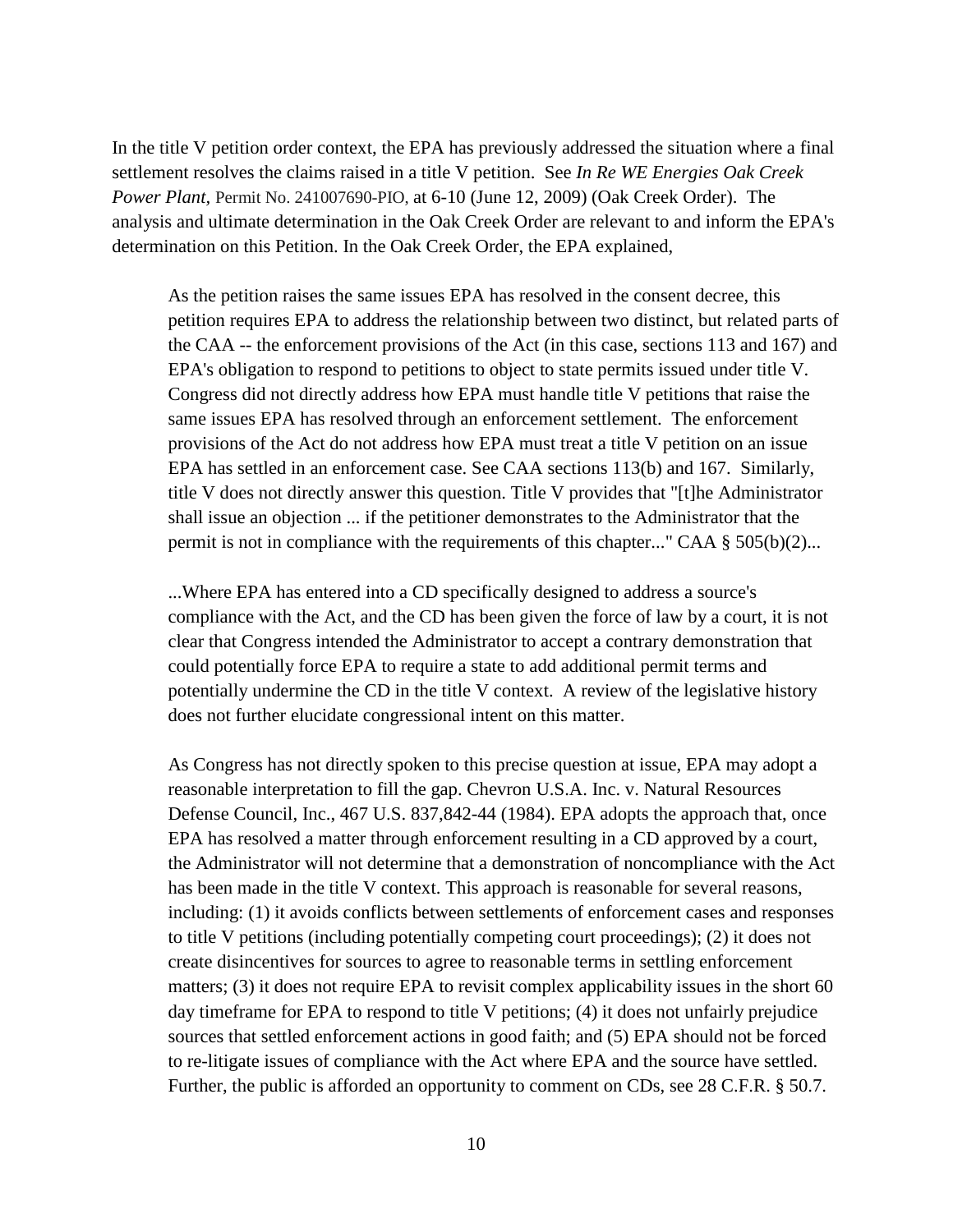Oak Creek Order at 8-10.

 was being addressed in a global settlement among multiple parties, including the EPA and the court at the time that the [title V ] order was issued." *Id.* at 17. However, in the TVA Order, the In a subsequent title V order, *In re. Tennessee Valley Authority Paradise Fossil Fuel Plant*, Petition IV-2010-1 (May 2, 2011) (TVA Order), the EPA similarly denied a petition issue that facility. At the time the EPA issued the TVA title order, one relevant settlement document (a consent decree) was lodged with the court while undergoing public notice and comment. Id. at 15. Citing to the Oak Creek Order, the EPA explains in the TVA order that "EPA recognizes that the consent decree at issue in the Oak Creek Order had already been found to be 'fair, reasonable, adequate, and consistent with the policies underlying the CAA' and entered by the EPA noted, among other things, that a final settlement has been reached and a consent decree has been lodged with the court, and concluded that:

 noncompliance with the Act has been made in the title V context. *Id.* at 17. It is appropriate and consistent with the CAA for the EPA to defer to the resolution of the final steps of the settlement processes. Thus, consistent with the Oak Creek Order, in these circumstances the Administrator will not determine that a demonstration of

 enforcement action. The EPA has reached a settlement and lodged the CD with the court. The including the modifications at issue in the Petition. In light of the circumstances described above in compliance with the requirements of [the Act]." CAA § 505(b)(2). In the present case, we similarly believe that it is appropriate and consistent with the CAA for the EPA to defer to the resolution of the final steps of the settlement processes in the Pulliam lodged CD reflects EPA's exercise of enforcement under the CAA. The CD would require significant injunctive relief and penalties, as well as resolving allegations of PSD violations, relative to the present issue, and consistent with the Oak Creek Order and TVA Order, the EPA determines that the Petitioner has not "demonstrate[d] to the Administrator that the permit is not

For the reasons stated above, the Petition is denied on this issue.

# **II. The permit's PM surrogate monitoring fails to satisfy the requirements of Part 70, which requires monitoring that provides data sufficient to determine compliance.**

 *The Petitioner's Allegations*: The Petitioner maintains that the permit at issue in this petition is a revision of a permit to which the Administrator previously objected because the permit did not include adequate monitoring. Petition at 26 - 27. The Petitioner states that WDNR "adopted a correlation between opacity emissions 'as indicators of compliance' with the PM emission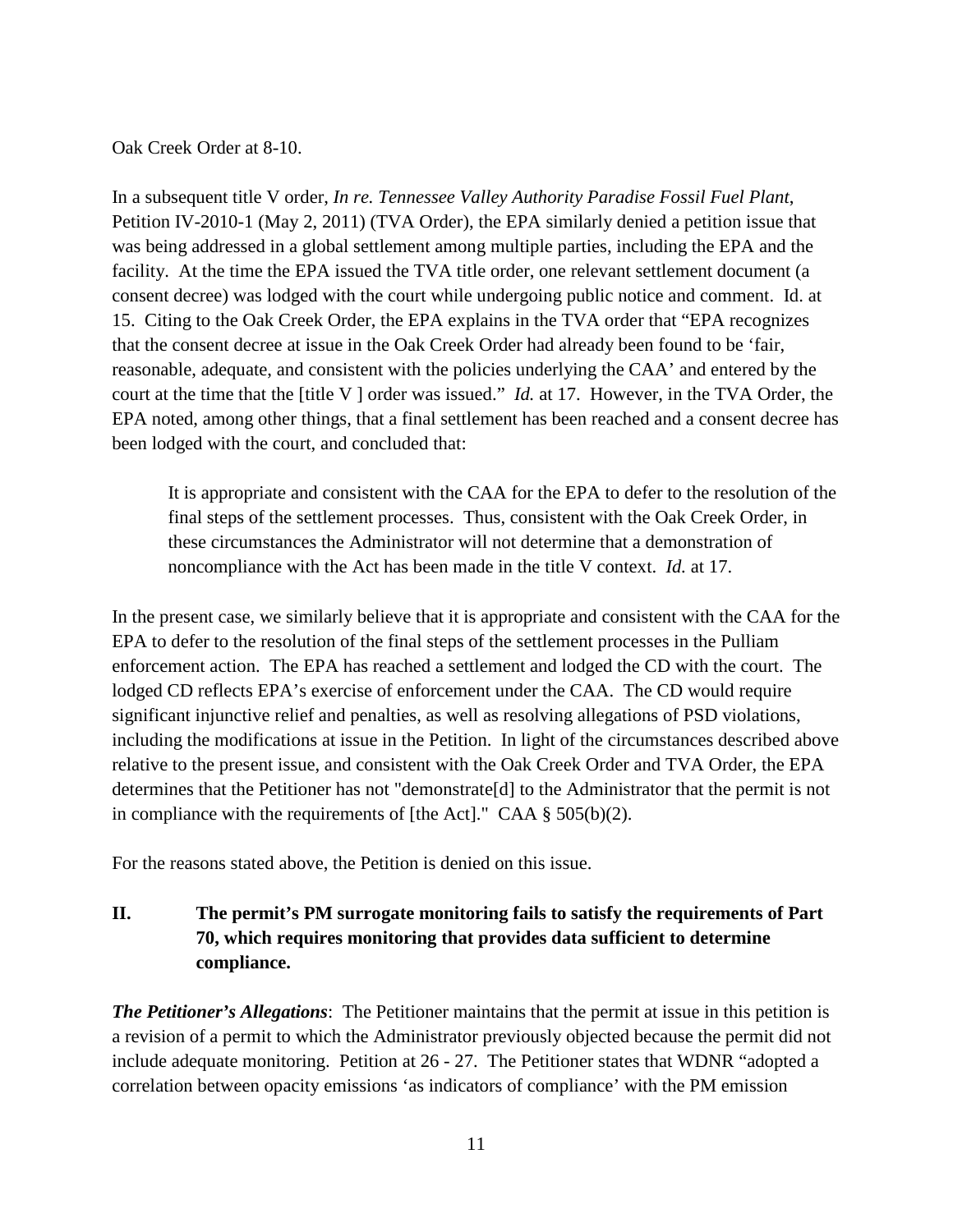emission rates that correlated with 95 percent of the 0.1 lb/one million British Thermal units the 0.095 lb/mmbtu emission rate for each boiler. *Id*. limits.<sup>[9](#page-11-0)</sup>" *Id.* at 27. The Petitioner states that, through a stack test, WDNR determined opacity (mmbtu) PM emission limit, and provided a table specifying the opacity levels associated with

 necessarily based on values that represent compliance. *Id*. The Petitioner alleges that the July monitoring to satisfy Part 70." *Id*. The Petitioner thus claims that the title V permit lacks PM the monitoring requirements of the Wisconsin SIP. *Id*. at 29. The Petitioner states that it pointed out in its comments that WDNR refers to the Continuous Assurance Monitoring (CAM) rule and to emission "excursions" in the same discussion as monitoring pursuant to 40 C.F.R. Part 70, and that this reference has the potential to cause confusion. *Id.* at 28. The Petitioner asserts that Part 70 monitoring must provide data representative of the source's compliance with the underlying permit limits, whereas CAM indicator ranges and "excursion" levels are set to ensure that controls are operating, but are not 2012 title V permit's "CAM plan 'excursion' indicator ranges alone are not necessarily sufficient monitoring for the boilers that is sufficient to assure compliance for Part 70 purposes or to satisfy

 the permit." *Id*. at 30. The Petitioner asserts that the EPA has explicitly required that a permit with the underlying limit" and "provides direct evidence of compliance or non-compliance with the permit." *Id*. at 31 - 32, citing *In re Dunkirk Power LLC*, Order Responding to the Petitioner's Request that the Administrator Object to Issuance of a State Operating Permit, Petition Number indicator range, but particulate matter emissions were less than the emission limit." *Id.* at 32, The Petitioner claims that "EPA has already interpreted Part 70 to require an explicit correlation in the permit between a surrogate monitoring range and an emission rate sufficient to determine directly from the surrogate whether emissions are complying or violating the numeric emission limit and that EPA has required that the surrogate range be established and made enforceable in must identify the upper and lower ends of a parameter range "that corresponds to compliance II-2002-02, at 20 (July 31, 2003). The Petitioner explains that, in its response to comments on this permit, WDNR stated, "An examination of the data used to determine the indicator ranges shows that there were some test runs where the average opacity was greater than the chosen quoting WDNR's February 16, 2012, Response to Comments at 11. February 2012 RTC 11. Examining WDNR's statements, the Petitioner concludes that "WDNR contends that opacity ranges are not 'by themselves' sufficient to determine that emissions are above, or below the permit limits." The Petitioner claims that it is not enough for the source to merely submit data

<span id="page-11-0"></span> $9<sup>9</sup>$  As noted previously, the permit at issue is the title V permit proposed on July 3, 2012. The Petitioner provided permit. WDNR responded to these comments in its February 16, 2012, RTC. WDNR modified the PM monitoring requirements for the boilers in its July 3, 2012, proposed permit. In this petition, the Petitioner relies on comments public comment on the PM monitoring provisions for the boilers on the September 23, 2011, proposed title V submitted on the September 2011 permit (Exhibit B of their May 2012 Petition) and WDNR's response to those comments on February 16, 2012.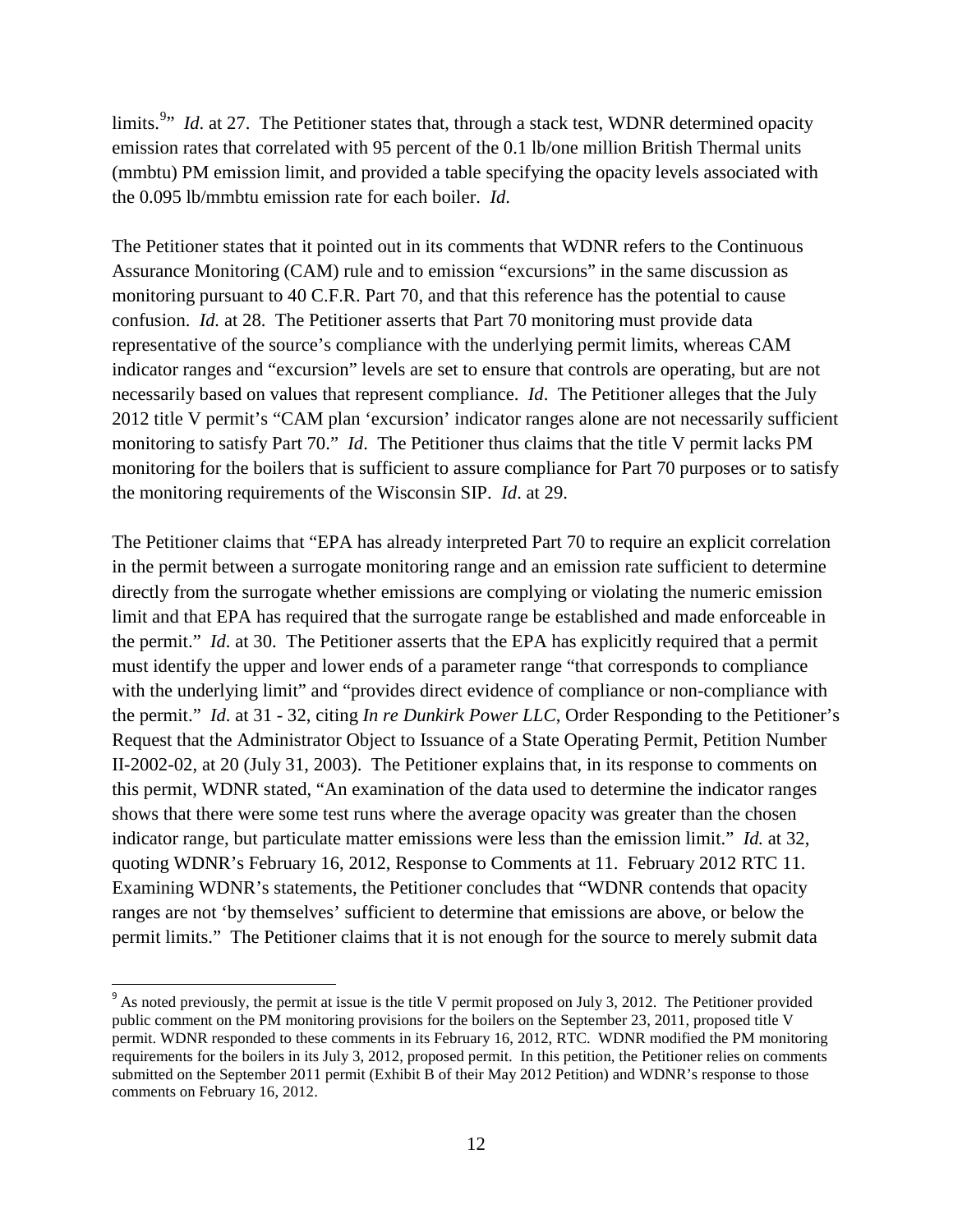the source is in compliance with applicable requirements. *Id*. at 34. indicative of control device performance; rather that data must provide a conclusion of whether

 compliance with the applicable PM limits, that the monitoring fails to comply with Part 70. *Id*. permit, the surrogate range must be enforceable. The Petitioner asserts that either WDNR must set the opacity surrogate range to be enforceable, or WDNR must develop monitoring that is sufficient to yield data representative of compliance with the permit limits. *Id.*  The Petitioner alleges that, because WDNR asserts that the opacity ranges upon which it relies to satisfy Part 70 monitoring requirements are not capable of providing sufficient data, and since there is no other monitoring in the permit to determine whether the boilers are operating in The Petitioner further points to *In the Matter of Tampa Electric Co., F.J. Gannon Station* (Sept. 8, 2000), and asserts that the EPA was explicit that, where a surrogate range is established in the

*The EPA Response:* For the reasons described below, the Petition is denied with respect to the above claim.

 ensure that it contains monitoring sufficient to assure compliance with the PM limits in the the CAM plan for PM monitoring for the boilers under Part  $70.^{10}$  $70.^{10}$  $70.^{10}$  See permit conditions percent of the applicable PM emission limit. *Analysis and Preliminary Determinations for the*  25. WDNR includes the parameter ranges as an indicator of performance of the control devices. In EPA's 2010 Pulliam Order, the EPA directed WDNR to explain how the Pulliam title V permit provides adequate PM monitoring for the boilers or modify the permit as necessary to permit for the boilers. Pulliam Order at 11. In response to the 2010 Pulliam Order, WDNR proposed a revised title permit that includes modifications to the PM monitoring requirements for the boilers. Specifically, the proposed revised permit includes opacity ranges established in I.A.1.b(5) and I.B.1.b(5). WDNR established a correlation that found a relationship between PM and opacity and set opacity parameter ranges that correspond to PM emissions that are 95 *Significant Revision for Operation Permit 405031990-P20* (September 16, 2011) (2011 PD), at See permit conditions I.A.1.b.(5) and I.B.1.b.(5). WDNR also relies on these indicator ranges (which indicates excursion from the PM limit) as an indicator of compliance. 2011 PD at 25.

of each Electrostatic Precipitator (ESP) transformer-rectifier set  $(TR-set)^{11}$  $(TR-set)^{11}$  $(TR-set)^{11}$  as a secondary In addition to the opacity indicator ranges, the permit requires monitoring of the operating status

l

<span id="page-12-0"></span>authorities for these conditions. <sup>10</sup> Though the permit references "Compliance Assurance Monitoring (CAM)" for the permit conditions described above, the permit cites to NR 407.09(4)(a)1, part of WDNR's title V operating permit program, as one of the

<span id="page-12-1"></span> sets." See Air Pollution Training Institute Training Course SI: 412 Electrostatic Precipitator Plan Review, available  $11$  For an ESP, "the power system maintains voltage at the highest level without causing excess spark over between the discharge electrode and collection plate. These power sets are also commonly called transformer-rectifier (T-R) at http://yosemite.epa.gov/oaqps/EOGtrain.nsf.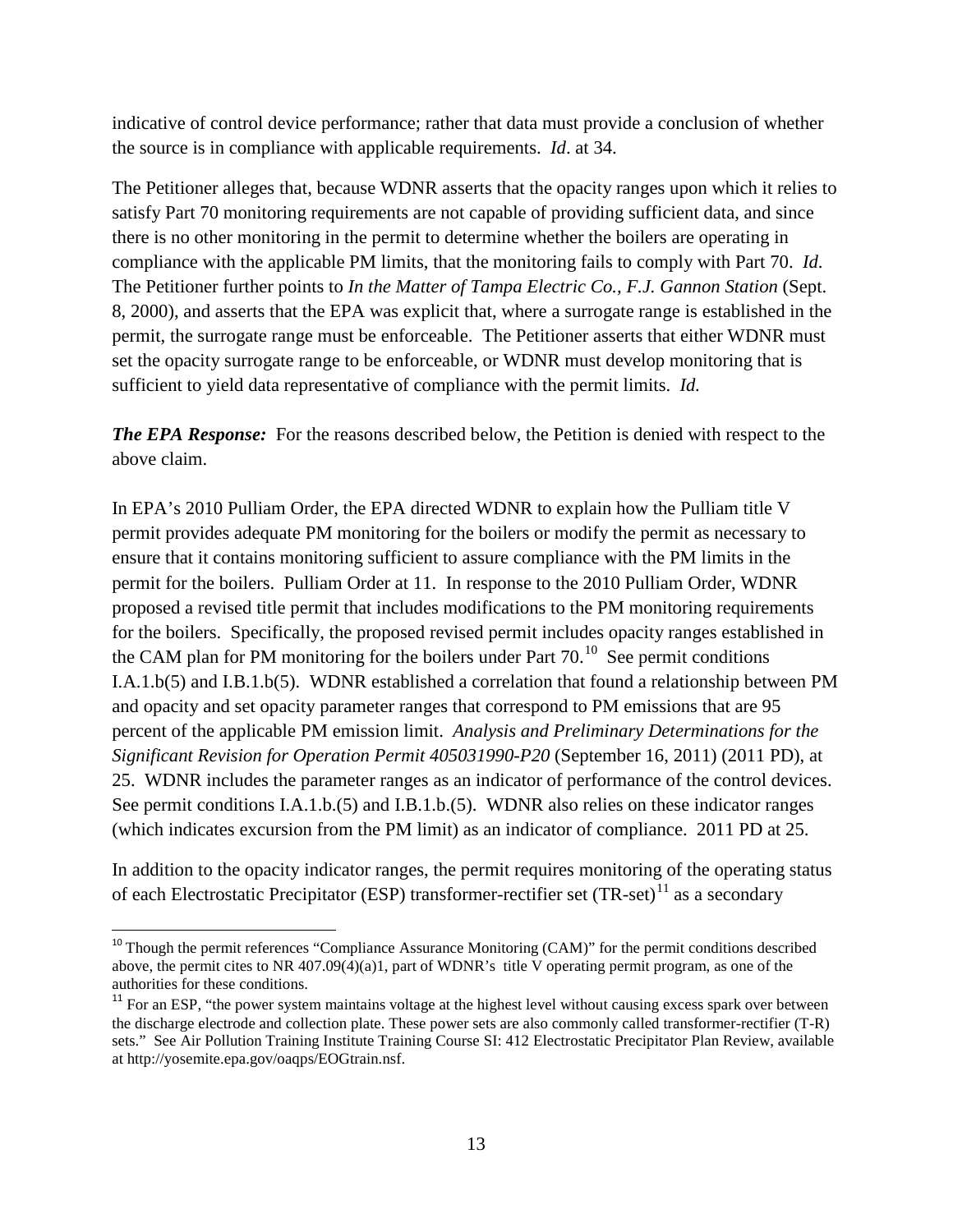experience "high resistivity, low capture, low power, pluggage."<sup>[12](#page-13-0)</sup> WDNR explained in its an extent that PM emissions increase, this will show up in the opacity." February 2012 RTC at 13. In addition, the permit continues to require biennial testing. *See* permit condition I.A.1.b.1. As this permit condition indicates, the testing is for the purpose of demonstrating compliance indicator of performance of the control devices. See permit conditions I.A.1.b(2) and (3). In its October 21, 2011, comment on the draft revised title V permit, the Petitioner stated that the CAM plan should address conditions that could increase emissions, other than whether the TRsets are out of service, the Petitioner further stated that, for example, the TR-sets could February 2012 RTC the relationship between ESP parameter monitoring and PM and opacity emissions: "If an ESP is experiencing problems such as high resistivity, low, power, etc., to such with the boiler PM emission limits.

 monitoring for the boilers under Part 70, the permit continues to require biennial testing, and limits for the boilers. *See* permit conditions I.A.1.b., I.A.1.c., I.B.1.b, and I.B.l.c. The suite of reviewed in a number of orders. See *In re Public Service Company of Colorado, dba Xcel Company of Colorado, dba Xcel Energy, Pawnee Station*, Petition VIII-2010-XX (June 30,  2011), at 12; *In re Public Service Company of Colorado, dba Xcel Energy, Cherokee* Station, Petition VIII-2010-XX (September 29, 2011), at 11; *In re Public Service Company of Colorado,*  with the PM limit: (1) biennial performance testing to demonstrate that the specified limit is being met; (2) continuous monitoring of the operation and maintenance of the ESP to ensure that current, and sparking rate); and (3) the CAM plan which includes ranges of opacity established that correlate to the applicable PM limits. *See* permit conditions I.A.1.b., I.A.1.c., I.B.1.b, and  $I.B.l.c.$ As described above, in addition to adding the CAM provisions described above as part of PM parametric monitoring of the ESP for demonstrating and monitoring compliance with the PM monitoring requirements described above is consistent with the monitoring approach we *Energy, Hayden Station*, Petition VIII-2009-01 (March 24, 2010), at 5. *In re Public Service dba Xcel Energy, Valmont Station*, Petition VIII-2010-XX (September 29, 2011), at 10. As in those cases, the revised Pulliam permit uses a three-pronged approach for assuring compliance it continues to operate properly (including monitoring operational parameter; including voltage,

 revised permit is not adequate to assure compliance with the applicable PM limit. Rather, the Petitioner's claim appears to focus on the CAM provisions included as part of the PM The Petitioner did not discuss how, viewed as a whole, this three-pronged approach in the monitoring for the boilers in the title V permit. Specifically, the Petitioner claims that the CAM plan's "excursion" indicator ranges, alone, are not necessarily sufficient monitoring to satisfy Part 70." Petition at 28. However, we see no indication in the permit record, nor has the Petitioner identified any, that WDNR is relying on the opacity ranges alone to assure compliance with the PM limits for the boilers. In fact, as described above, the permit contains other PM

<span id="page-13-0"></span> *Pursuant to Wis. Admin. Code* § *NR 407.14* (October 21, 2011), section 9. <sup>12</sup> See Bender, *Permit Comments on Draft permit 405031990-P21 and, In the Alternative, Petition to Revise*